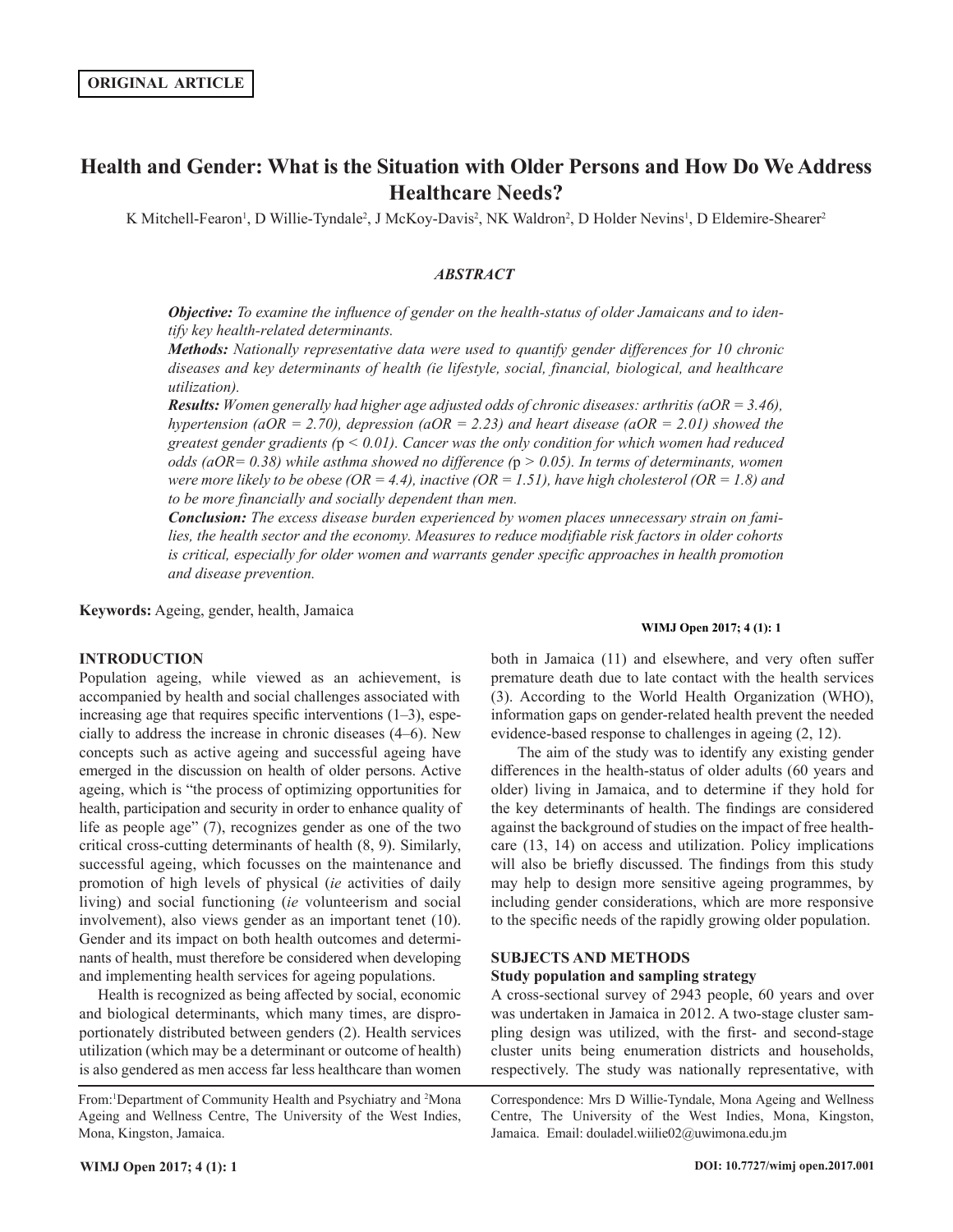| Parish           | <b>Population</b><br>$[n, (\%)]$ | No of EDs selected<br>by Parish $[n, (\%)]$ | <b>ED</b> Characteristics<br>$(=$ ED % x 0.47) | ED samples as $%$ of<br><b>National Pop.</b> | Parish Population as %<br>of National Pop. (2697983) |
|------------------|----------------------------------|---------------------------------------------|------------------------------------------------|----------------------------------------------|------------------------------------------------------|
| Kingston         | 89 057 (7)                       | 2(6)                                        | urban, inner-city                              | 2.7                                          | 3.3                                                  |
| <b>St Andrew</b> | 573 369 (45)                     | 16(46)                                      | largely urban                                  | 21.5                                         | 21.3                                                 |
| <b>St Thomas</b> | 93 902 (7)                       | 3(7)                                        | rural                                          | 3.5                                          | 3.5                                                  |
| St Catherine     | 516 218 (41)                     | 14(40)                                      | mix of rural,<br>urban, semi-urban             | 18.8                                         | 19.1                                                 |
| Total for above  | 1272546(100)                     | 35(100)                                     | N/A                                            | 47.0                                         | 47.2                                                 |

Table 1: Population and sample distribution by parish

ED: enumeration district; pop: population; N/A: not applicable

respondents coming from four of the fourteen parishes in the country. These four parishes represent 47% of the nation's population and have a demographic profile that is not significantly different from the 2011 Jamaican Census in terms of gender and urban/rural spread; this allows for enhanced generalizability of the data to the wider population. Table 1 shows sample distribution by parish and enumeration districts. Greater detail has been previously described (15).

# **Clinical subsampling**

A subsample of 373 participants from the larger survey was randomly selected to participate in further assessment of key clinical parameters. Random selection was undertaken using a table of random numbers. Blood samples were taken from each participant; blood was assessed for haemoglobin, glucose, glycosylated haemoglobin and cholesterol levels. Height, weight and arterial blood pressure were also measured.

#### **Survey instrument and data collection**

The data collection instrument was a structured questionnaire consisting of 200 items addressing social relationships, socio-economic factors, lifestyle behaviour and health-status. The questionnaire also included: the Mini Mental State Exam [MMSE] (16), Zung's Self-Rating Depression Scale (17) and the Katz Index of Independence in Activities of Daily living (18). The response rate of this survey was approximately 95%.

# **Variables**

Variables analysed included: i) demographics, ii) health-status, iii) lifestyle risk factors, iv) biological risk factors, v) health services utilization vi) financial risk factors, and vii) social risk factors.

# **Data analyses**

Gender difference as it relates to health-status and other variables were reported using age-adjusted odds ratios (aORs) with 95% confidence intervals. Men were used as the reference group for calculating ORs. For each variable, statistically significant differences by gender were assessed by calculating the Chi-square test for independence; an alpha of less than 0.05 was used as the cut-off for significance.

#### **Ethical procedures**

The University Hospital of the West Indies/The University of the West Indies/Faculty of Medical Sciences/Ethics Committee (UHWI/UWI/FMS/Ethics Committee) approved this study. Written informed consent was obtained from all participants. No harm was inflicted on any participant and those with abnormal test results were immediately referred for care.

#### **Strengths and limitations**

The major strength of this paper is the use of data from a large, nationally representative survey. Limitations are also acknowledged. Self-reported, doctor-diagnosed disease, could have resulted in lowered precision of disease prevalence, especially in men, as they have worse health-seeking behaviour than women and therefore, fewer opportunities for diagnosis. The use of self-reported doctor diagnoses is, however, not uncommon in health literature and its reliability has been documented (19, 20).

#### **RESULTS**

### **Demographics**

Table 2 shows the demographic characteristics of the sample, by gender. The gender distribution of the sample was 48% (n  $= 1412$ ) male and 52% (n  $= 1531$ ) female. Women were on average older than men (by 1.5 years), with a progressively larger proportion of women being in the older age groups; 24.4% of women were in the oldest age group compared to only 19.3% of men. Women reported higher levels of education in this cohort; only 4.6% of women report having no formal education compared to 6.9% of men. Less women reported being in a union, however, a larger proportion reported living with another person and living in urban areas  $(p < 0.001)$ .

# **Health-status**

Disease burden was both high in this population and disproportionately distributed between the genders. Men reported a lower disease burden. Overall, chronic disease rates were high: hypertension 61.7%, diabetes 26.2% and arthritis 35% with more females than males reporting disease. The gender difference was steepest for arthritis (aOR 3.46), hypertension (aOR 2.70) and coronary artery disease (aOR 2.01) which were all more than twice as likely to occur in women as in men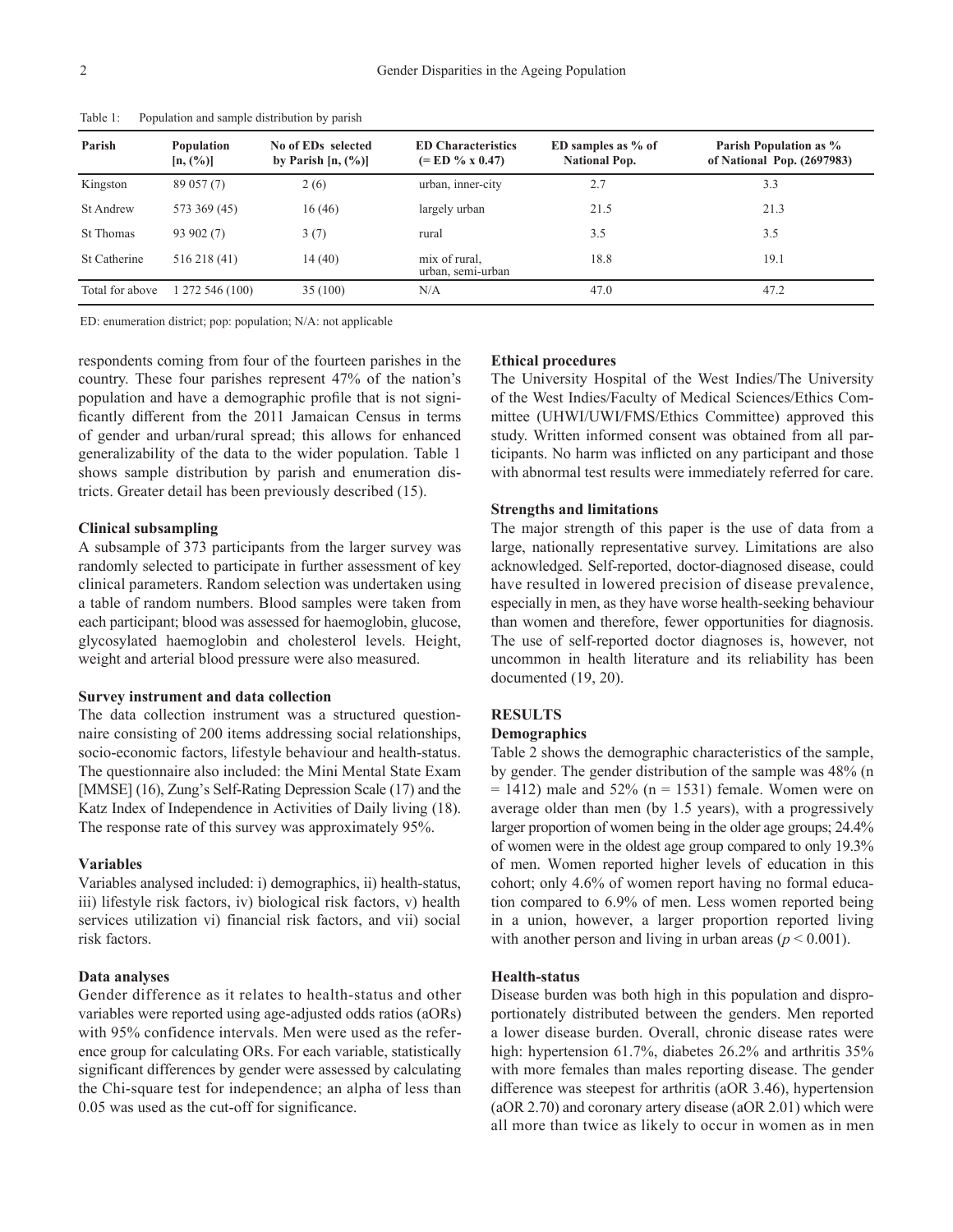$(p < 0.01$ , Table 3). Cancer was the only condition with a significantly higher prevalence among men (*p* < 0.001). Asthma and glaucoma were the only conditions with no gender differences. In terms of chronic conditions affecting vision, cataract prevalence was 1.63 times higher for women  $[p < 0.001]$  (Table 3). While overall depression estimates were low (16%), women were 2.23 times more likely to be assessed as having moderate/ severe depression (aOR = 2.23; 95% CI: 1.77, 2.81).

Table 2: Demographic characteristics by gender

| <b>Variable</b>             | Male $(\%$ , n) | Female $(\%$ , n) | Total $(\%$ , n) |  |
|-----------------------------|-----------------|-------------------|------------------|--|
| Age (n = 2919)***           |                 |                   |                  |  |
| $60 - 69$ years             | 48.0 (673)      | 40.7(618)         | 44.2 (1291)      |  |
| $70 - 79$ years             | 32.6 (457)      | 34.9 (529)        | 33.8 (986)       |  |
| $>$ = 80 years              | 19.3 (271)      | 24.4 (371)        | 22.0(642)        |  |
| Education ( $n = 2920$ )**  |                 |                   |                  |  |
| None                        | 6.9(97)         | 4.6(69)           | 5.7(166)         |  |
| Primary                     | 70.4 (988)      | 73.5 (1114)       | 72.0 (2,102)     |  |
| Secondary                   | 12.9(181)       | 11.9(181)         | 12.4(362)        |  |
| University/technical        | 9.8(138)        | 10.0(152)         | 9.9(290)         |  |
| Union $(n = 2928)$ ***      |                 |                   |                  |  |
| Single                      | 27.3 (383)      | 38.1 (581)        | 32.9 (964)       |  |
| Married/common law          | 49.2 (690)      | 26.1 (398)        | 37.2 (1088)      |  |
| Divorced/separated/         | 23.6 (331)      | 35.8 (545)        | 29.9 (876)       |  |
| widowed                     |                 |                   |                  |  |
| Residence $(n = 2912)$ ***  |                 |                   |                  |  |
| Rural                       | 30.6 (427)      | 21.2 (321)        | 25.7 (748)       |  |
| Urban                       | 69.4 (969)      | 78.8 (1195)       | 74.3 (2164)      |  |
| Live alone (n = $2892$ )*** | 20.9 (292)      | 14.0 (209)        | 17.3 (501)       |  |

\*\*\*significant at *p* < 0.001; \*\*significant at *p* < 0.01

Table 3: Gender differentials in health status (adjusted for age)

| <b>Variable</b>        | Male $(\%$ , n) | Female $(\%$ , n) | aOR $(95\%CI)$ <sup><math>\wedge</math></sup> |
|------------------------|-----------------|-------------------|-----------------------------------------------|
| Non communicable       |                 |                   |                                               |
| diseases               |                 |                   |                                               |
| Hypertension***        | 49.2 (692)      | 72.5 (1108)       | 2.70(2.31, 3.14)                              |
| Diabetes ***           | 19.6 (275)      | 32.3 (492)        | 1.90(1.60, 2.25)                              |
| Arthritis***           | 20.5 (287)      | 48.4 (735)        | 3.46(2.94, 4.08)                              |
| Cancer***              | 7.2(101)        | 3.0(45)           | 0.38(0.27, 0.54)                              |
| Asthma                 | 6.0(84)         | 7.4(111)          | 1.28(0.96, 1.71)                              |
| Stroke*                | 7.1(99)         | 9.2(140)          | 1.32(1.01, 1.72)                              |
| Coronary heart         | 3.5(49)         | 7.3(110)          | 2.01 (1.43, 2.82)                             |
| disease***             |                 |                   |                                               |
| Cataracts***           | 17.5(245)       | 25.7 (389)        | 1.63(1.36, 1.96)                              |
| Glaucoma               | 10.7(150)       | 12.5(188)         | 1.19(0.94, 1.49)                              |
| Depression             |                 |                   |                                               |
| None-to-mild           | 89.6 (1080)     | 78.5 (974)        | 1                                             |
| Moderate-to-<br>severe | 10.4 (125)      | 21.5 (267)        | 2.23(1.77, 2.81)                              |

aOR:Age adjusted odds ratio for likelihood of condition in women compared to men. \*\*\*significant at *p* < 0.001; \*\*significant at *p* < 0.01; \*significant at *p* < 0.05

#### **Lifestyle, social and economic risk factors**

Lifestyle risk factors for poor health, were generally high in this population. Table 4 illustrates that women were more likely to be assessed as obese (OR = 4.44;  $95\%$  CI: 2.36, 8.34)

and to report being physically inactive (OR =  $1.51$ ; 95% CI 1.29, 1.76). However, women had significantly lower likelihood of alcohol use in the last 12 months ( $OR = 0.11$ ) and of 'ever smoking' ( $OR = 0.15$ ). Financially, men were more independent than women. A larger proportion of men reported owning their home (75% *versus* 68%) and planning for retirement than women (62% *versus* 52%). Almost 70% of men reported being their own primary source of financial support, compared to only 40% of women, who considered the same for themselves. Compared to men, women were 3.75 times more likely to rely on their children for financial support than to be their own financial provider and were 2.55 times more likely to depend financially on a spouse. Health insurance coverage was low (16%) but no gender gradient was found with health insurance ownership.

### **Healthcare utilization**

Overall, healthcare utilization was high at 83.9%. Females were 2.39 times (95% CI: 1.93, 2.96) more likely to have visited a healthcare professional in the last 12 months than males. Females were also more likely than males to have required healthcare in the three months preceding the survey  $(OR = 1.44; 95\% \text{ CI: } 1.24, 1.67)$ . For those persons who were hospitalized within the three years preceding the survey (22.8%), females were significantly less likely than males to have utilized public facilities.

# **Social risk factors**

In terms of social relationships, women reported better emotional support from their children ( $OR = 2.98$ ), were more likely to help with grandchildren  $(OR = 1.27)$  and less likely to receive emotional support from a spouse ( $OR = 0.57$ ). Men were more likely to participate in social activities and to have friends (both younger and older) outside the home. Overall, the majority of respondents reported being satisfied with their health (70%), with women being less satisfied than men (Table 4). Satisfaction with life in general was also high (74%) in the population, and no significant gender differences were identified ( $p > 0.05$ ).

| Table 4: |  | Lifestyle and socio-economic characteristics by gender |  |  |  |  |
|----------|--|--------------------------------------------------------|--|--|--|--|
|----------|--|--------------------------------------------------------|--|--|--|--|

| <b>Variable</b>                                                |             | Male $(\%$ , n) Female $(\%$ , n) | aOR (95%CI)       |
|----------------------------------------------------------------|-------------|-----------------------------------|-------------------|
| Lifestyle factors                                              |             |                                   |                   |
| Ever smoked $(n = 2930)$ *** 71.3 (1002)                       |             | 27.3(416)                         | 0.15(0.13, 0.18)  |
| Alcohol use $(n = 2873)$ ***                                   | 37.6 (523)  | 6.2(92)                           | 0.11(0.08, 0.14)  |
| Physical inactivity<br>$(n = 2896)$ ***                        | 31.8(411)   | 41.3(622)                         | 1.51(1.29, 1.76)  |
| Biological factors                                             |             |                                   |                   |
| § High total cholesterol<br>$(n = 368)$ **                     | 40.0(64)    | 54.4 (112)                        | 1.82(1.19, 2.78)  |
| § Anaemic ( $n = 370$ )***                                     | 52.5(85)    | 13.6(28)                          | 14(0.08, 0.24)    |
| $\text{\&}$ Obesity (n = 366)***                               | 12.0(19)    | 36.6(75)                          | 4.44 (2.36, 8.34) |
| Healthcare utilization                                         |             |                                   |                   |
| Seen health professional in<br>last 12 months ( $n = 903$ )*** | 77.9 (1085) | 89.4 (1351)                       | 2.39(1.93, 2.96)  |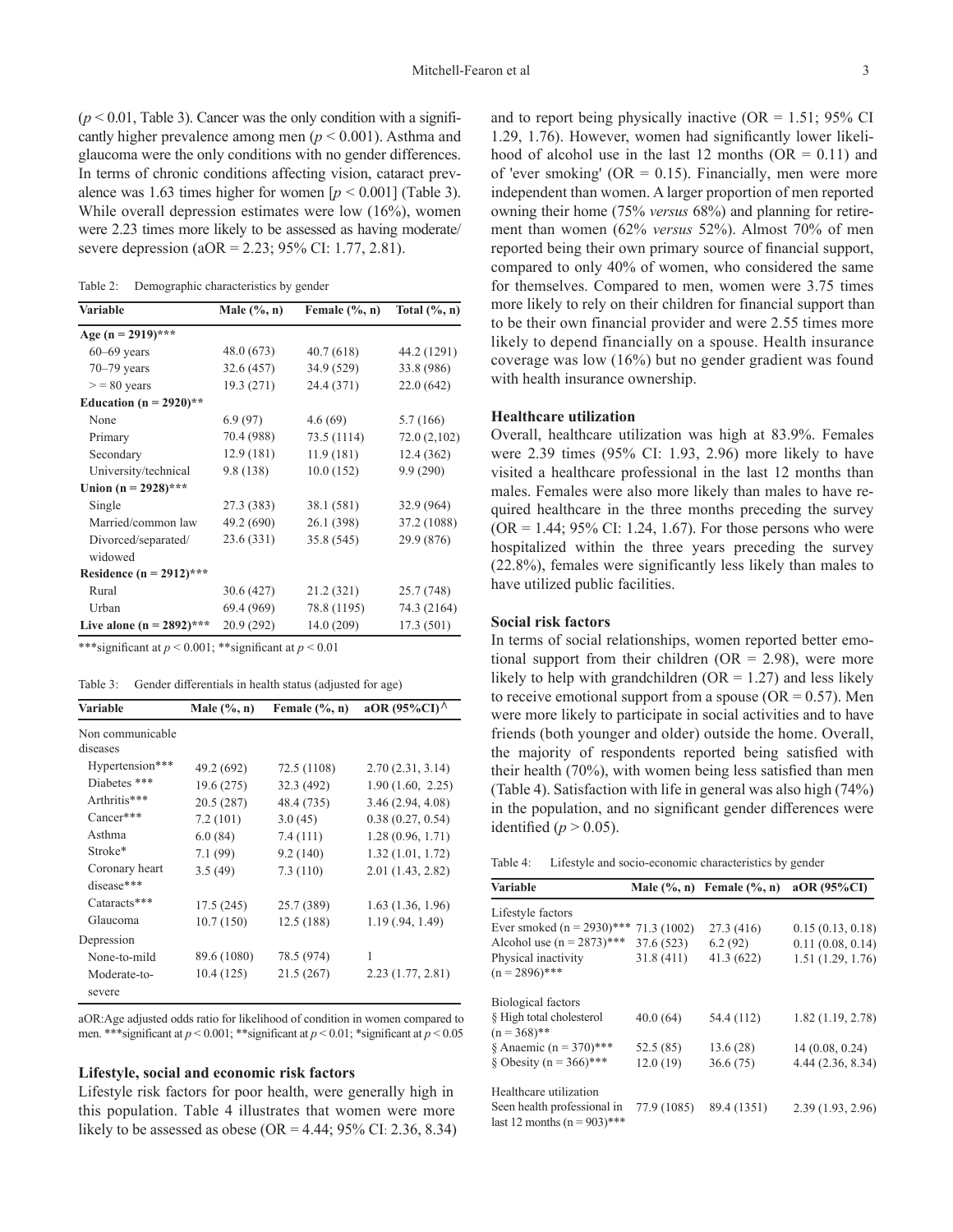| Cont'd<br>Table 4:                                                              |              |             |                  |
|---------------------------------------------------------------------------------|--------------|-------------|------------------|
| Needed healthcare in last<br>three months $(n = 2891)$ ***                      | 42.3 (584)   | 51.3 (774)  | 1.44(1.24, 1.67) |
| Hospitalized in public facility 80.1 (523)<br>in last three years $(n = 26)$ ** |              | 71.6 (247)  | 0.58(0.39, 0.87) |
| Financial factors                                                               |              |             |                  |
| Ever worked ( $n = 2936$ )***                                                   | 99.7 (1,404) | 97.0 (1482) | 0.09(0.03, 0.26) |
| Currently working<br>$(n = 2878)$ ***                                           | 28.9 (405)   | 14.7(217)   | 0.42(0.35, 0.51) |
| Planned for retirement<br>$(n = 2895)$ ***                                      | 61.5(854)    | 51.8 (780)  | 0.67(0.58, 0.78) |
| Health insurance $(n = 2943)$                                                   | 21.6(305)    | 23.5 (359)  | 1.11(0.93, 1.32) |
| Main source of finances<br>$(n = 2809)$ ***                                     |              |             |                  |
| Self                                                                            | 48.2 (653)   | 39.7 (578)  | 1                |
| Spouse                                                                          | 24.2 (328)   | 11.3(165)   | 0.57(0.46, 0.71) |
| Child                                                                           | 9.5(129)     | 23.4 (340)  | 2.98(2.34, 3.78) |
| Other                                                                           | 18.0 (244)   | 25.6 (372)  | 1.72(1.41, 2.10) |
| Help with grandchildren<br>$(n = 2924)$ **                                      | 43.6 (609)   | 49.5 (756)  | 1.27(1.10, 1.47) |
| Participate in social<br>activities ( $n = 2893$ )***                           | 54.0 (755)   | 45.1 (675)  | 0.70(0.60, 0.81) |
| Volunteer ( $n = 2778$ )                                                        | 32.9(440)    | 32.5 (468)  | 0.98(0.83, 1.15) |
| Satisfied with health<br>$(n = 2934)$ **                                        | 73.1 (1031)  | 67.8 (1033) | 0.73(0.60, 0.88) |
| Satisfied with life<br>$(n = 2904)$                                             | 73.6 (1032)  | 74.7 (121)  | 1.11(0.88, 1.40) |

+Odds ratio for likelihood of condition in women compared to men

\*\*\*Significant at *p* < 0.001; \*\*significant at *p* < 0.01; \*significant at *p* < 0.05 §Clinical subsample

# **DISCUSSION**

The Caribbean region is considered to be one of the fastest ageing regions globally (21). Jamaica is a prime example of such growth, with the 60-year-old and over population experi- -encing a 15.3% increase compared to 3.5% for the overall population in the period between the last two censuses (22). It is widely acknowledged that the rapidly increasing cohort of persons 60 years and over, has a significantly different health profile in comparison to younger populations. This cohort tends to have significant health concerns (23), utilize relatively more health resources (24, 25) and have a relatively higher non-communicable disease (NCD) burden [usually with co-morbidities] (26). Longevity among older populations is also increasing (27) as technology and standards of living improve. These factors make delivery of care to this cohort relatively resource intensive and expensive.

#### **Gender gradients in health**

The study has identified gender differences in health-status with women having significantly higher disease burden than men and reporting less satisfaction with their health-status. All the major chronic diseases except cancer were higher in females.

When compared with studies in 11 European countries, the United States of America (USA) and England (28), the developing *vs* developed country's differences was highlighted. For

arthritis, women were between 1.5 and 2.9 times more likely to report arthritis, whereas in Jamaica, women were 3.5 times more likely to report this condition, even after adjusting for age. The China Health and Retirement Longitudinal study supports these findings (29). They also identified risk factors for arthritis to be high body mass index (BMI) and selfreported cardiovascular disease. With Jamaican women having a 4.4 times higher odds of obesity than their male counterparts, and being more than twice as likely to report heart disease, these may in fact be drivers of the high arthritis rates.

The odds of reporting hypertension in the current study was more in line with that observed in Europe. Six of the assessed countries reported significantly higher odds among women, ranging from 1.27 in France to 1.6 in Spain (28). The Canadian Health Measure Survey (CMHS) found that after age 60 years, the gender trend was to a higher health burden in women. In fact, after age 70 years, women were significantly more likely to have a higher resting blood pressure (30). Jamaica reported a similar trend with women being 2.7 times more likely to report being hypertensive. Again, this finding may be related to the high levels of obesity that disproportionately affect older women (31). This finding strengthens the importance of including gender specific lifestyle change strategies in management programmes, furthermore the study findings support the need for gender targeting from midlife to help reduce the increase in disease in the older age groups.

In terms of heart disease, Crimmins *et al* reported higher odds amongst males in all countries studied (28). This is in contrast to findings in Jamaica which found women to be 2.1 times more likely to report having heart disease. This unusual occurrence may be due to the predominance of known risk factors of heart disease among older women in Jamaica; with them being 4.4 times more likely to be obese, 2.7 times more likely to have hypertension, 1.8 times more likely to have high cholesterol and 1.5 times more likely to be inactive than their male counterparts.

Cancer being more prevalent in men than women is consistent with international findings, which show higher male burden for this group of diseases. Data from the USA show a high male-to-female ratio for many common cancers such as: colorectal cancers, lung and bronchus cancers and bladder cancer (32, 33). The higher disease burden amongst Jamaican men may be due to differences in cancer screening uptake among men and women given the aggressive promoting of prostate cancer screening (34) while female specific screens are less accessible. Mammograms for example, are not available to women *via* the public sector, while papanicolaou smears are inconsistently offered due to resource constraints. A recent report of cancer screens among older Jamaicans found a 35.1% uptake on prostate screens as compared to 11.3% mammograms and 9.6% papanicolaou smears (35).

#### **Policy recommendations and implications**

Active and successful ageing principles are important in preserving the health and independence of populations as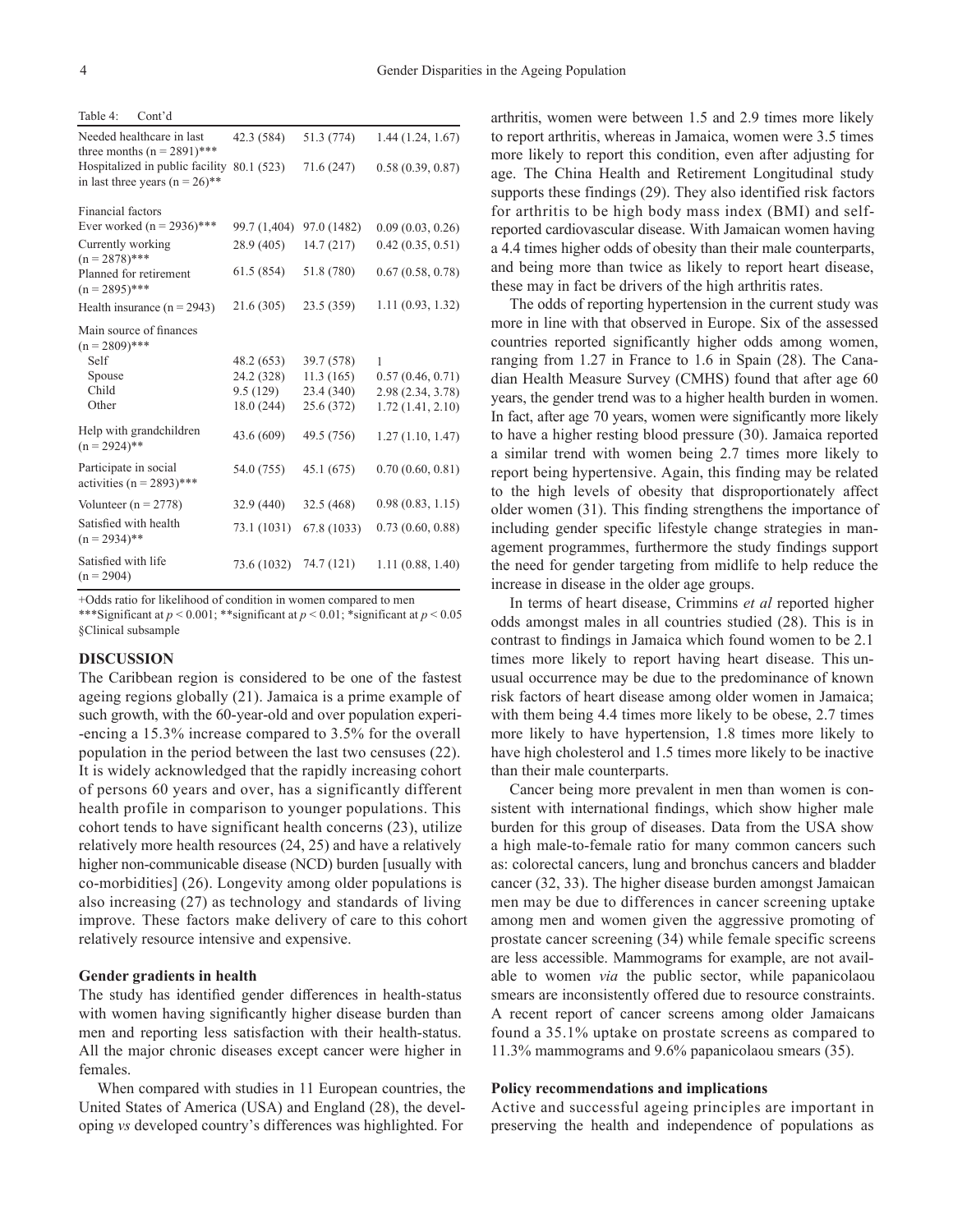they age, beginning at birth. The case has already been made for health promotion and disease prevention to use the life course approach (36). This study now provides evidence for a gender-specific component to also be built in at all stages, paying special attention to gender-specific facilitators and barriers. Increased physical activity plus weight reduction may help to increase functionality for those with arthritis and to lower the associated risk with hypertension and heart disease. Stressing the need for increased physical activity and proper diet during health visits may be critical. Having exercise clubs and cooking demonstrations at health facilities on elder/ chronic disease days may help to improve self-efficacy and willingness to change among this older cohort. Training in gender-specific needs is needed for healthcare professionals.

# **CONCLUSION**

Older women are more likely to live longer than men and as such have a relatively prolonged period of morbidity. Health systems in developing countries are for the most part unprepared for this increasing demand by older persons, especially older women. Individual and national costs will continue to increase if health systems are not re-oriented to be more age and gender sensitive in the delivery of services and in reducing the factors that drive excess preventable disease among older women. It should be acknowledged that the basis for action exists as Jamaica and other Caribbean countries, pursuant to the Port-of-Spain and United Nations (UN) meetings (37), have been implementing programmes to reduce the burden of NCDs. Equally important is that older persons are accessing healthcare and so are within reach of interventions. Incorporating age and gender-specific approaches in all programmes is now needed.

#### **ACKNOWLEDGEMENTS**

This project was supported by a grant from the National Health Fund (Jamaica).

# **AUTHORS' NOTE**

K Mitchell-Fearon led data analysis and wrote the manuscript. D Willie-Tyndale participated in data analysis and edited the manuscript. J McKoy Davis performed literature review and edited the manuscript. NK Waldron participated in study design and edited the manuscript. D Holder-Nevins performed literature review and edited the manuscript. D Eldemire-Shearer participated in study design, conceptualized and edited the manuscript. The authors declare that they have no conflicts of interest.

#### **REFERENCES**

- Eldemire-Shearer D, Mitchell-Fearon K, Laws H, Waldron N, James K, Holder-Nevins DL. Ageing of Jamaica's population-what are the implications for healthcare? West Indian Med J 2014; **63:** 3–8.
- 2. World Health Organization. Women, ageing and health: a framework for action. [Internet]. Geneva; WHO. Geneva: World Health Organization; 2007. Available from: https://www.unfpa.org/webdav/site/global/ shared/documents/publications/2007/women\_ageing.pdf [accessed 13 March 2014]
- 3. World Health Organization. Men, ageing and health: Achieving health across the lifespan [Internet]. Geneva: World Health Organization; 2001. 1-63 p. Available from: http://apps.who.int/iris/bitstream/10665/66941/1/WHO\_NMH\_NPH\_01.2.pdf
- 4. Caribbean Community (CARICOM). Communique Issued at the Conclusion of the Regional Summit of Heads of Government of the Caribbean Community (CARICOM) on Chronic Non-Communicable Diseases [Internet]. 2007. Available from: http://caricom.org/media-center/ communications/communiques/communique-issued-at-the-conclusionof-the-regional-summit-of-heads-of-gove
- 5. United Nations. Political declaration of the high-level meeting of the general assembly on the prevention and control of non-communicable diseases [Internet]. 2011. Available from: http://www.un.org/ga/search/ view\_doc.asp?symbol=A/66/L.1
- 6. Ministry of Health Jamaica. National strategic and action plan for the prevention and control of non-communicable diseases (NCDS) in Jamaica 2013-18 [Internet]. 2013. p. 1–99. Available from: National strategic and action plan%0Afor the%0aprevention and control%0anoncommunicable diseases (NCDS)
- 7. World Health Organization. Active ageing: a policy framework. Geneva: World Health Organization; 2002.
- Kalavar J, Jamuna D. Aging of Indian women in India: the experience of older women in formal care homes. J Women and aging 2011; **23:**  203–15.
- 9. Roy K, Chaudhuri A. Influence of socioeconomic status, wealth and fi-nancial empowerment on gender differences in health and health-care utilization in later life: evidence from India. Soc Sci Med 2008; **66:**  1951–62.
- 10. Park SM, Jung SN, Kim DH. Gender differences as factors in successful ageing: a focus on socioeconomic status. J Biosoc Sci 2010; **42:** 99–111.
- 11. Morris C, James K, Laws H, Eldemire-Shearer D. Health status and health-seeking behaviour of Jamaican men fifty-five years and over. West Indian Med J 2011; **60:** 322–9.
- 12. Boender C, Santana D, Santillan D, Hardee K, Greene ME, Schuler S. A summary of the "So What?" report. A look at whether integrating a gen-der focus intro programmes makes a difference to outcomes. TT - [Inter-net]. Washington, DC; 2004. Available from: http://www.prb.org/ igwg\_ media/thesowhatreport.pdf
- 13. Eldemire-Shearer D. Ageing: the response yesterday, today and tomorrow. West Indian Med J 2008; **57:** 577–88.
- 14. Caribbean Policy Research Institute. Fee or Free? A Survey of the No-User Fee Policy in Public Hospitals in Jamaica. Kingston; 2013.
- 15. Mitchell-Fearon K, Waldron N, James K, Laws H, Holder-Nevins D, Eldemire-Shearer D. Hypertension and diabetes prevalence in older persons in Jamaica, 2012. West Indian Med J 2014; **63:** 1–27.
- 16. Folstein MF, Folstein SE, McHugh P. "Mini-mental state". A practical method for grading the cognitive state of patients for the clinician. J Psychiatr Res 1975; **12:** 189–98.
- 17. Zung W. A self-rating depression scale. Arch Gen Psychiatry 1965; **12:**  63–70.
- 18. Katz S, Downs TD, Cash HR, Grotz RC. Progress in development of the Index of ADL. Gerontologist [Internet]. 1970;10(1 Part 1):20–30. Available from: http://gerontologist.oxfordjournals.org/cgi/doi/10.1093/ geront/10.1\_Part\_1.20
- 19. Martin LM, Leff M, Calonge N, Garrett C, Nelson DE. Validation of self-reported chronic conditions and health services in a managed care population. Am J Prev Med [Internet]. 2000; 18: 215–8. Available from: http://www.sciencedirect.com/science/article/pii/S0749379799001580
- 20. Skinner KM, Miller DR, Lincoln E, Lee A, Kazis LE. Concordance between respondent self-reports and medical records for chronic conditions: experience from the Veterans health study. J Ambul Care Manage 2005; **28:** 102–10.
- 21. Kinsella K, Phillips DR. Global aging: The challenge of success. Popul Bull 2005; **60:** 1–44.
- 22. Statistical Institute of Jamaica. Population and Housing Census 2011. Kingston; 2011.
- 23. Suzman R, Beard J. Global Health and Aging. NIH Publ no 117737 [Internet]. 2011; **1:** 273–7. Available from: http://links.jstor.org/